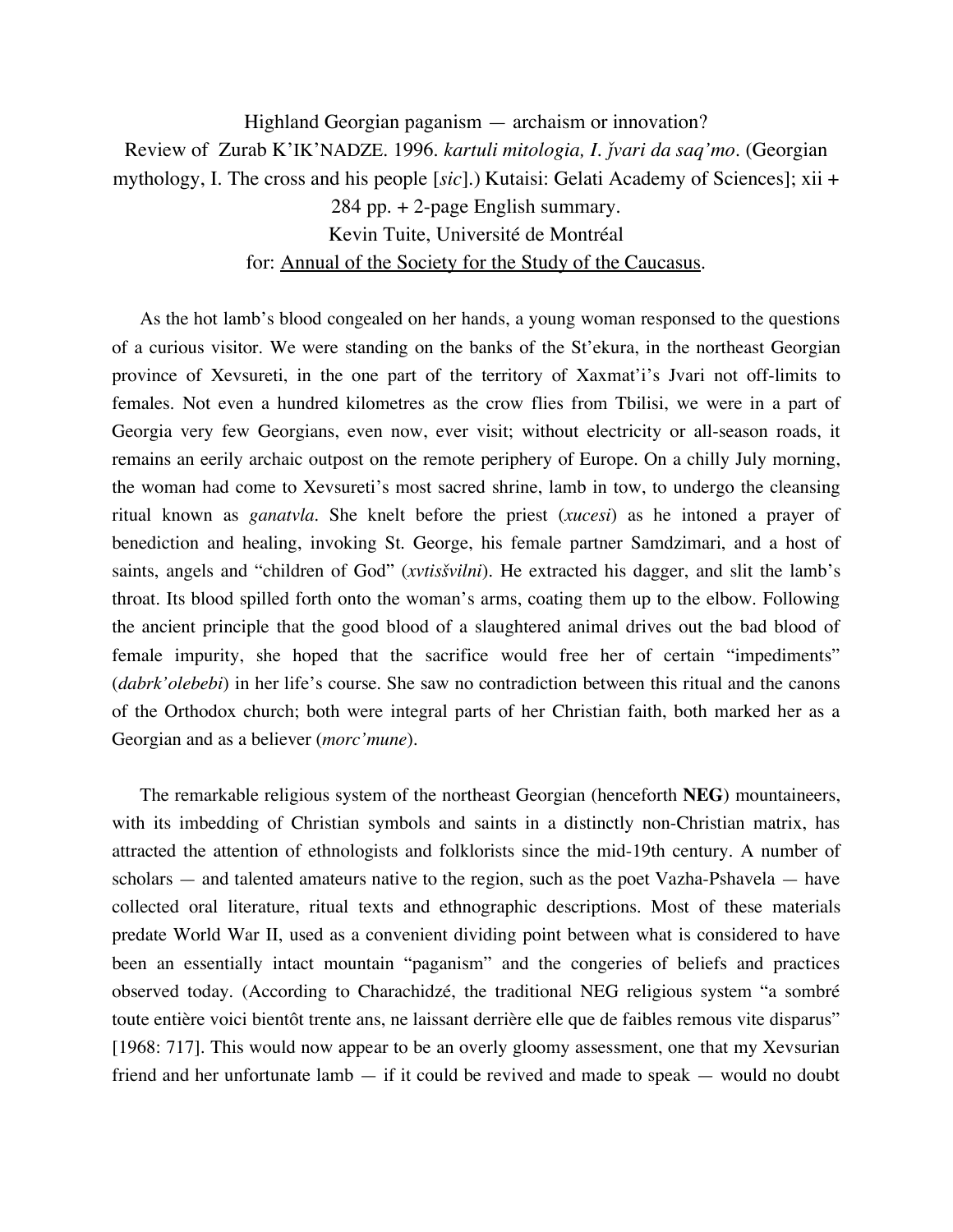*Review of Z. K'IK'NADZE kartuli mitologia. (K. Tuite) — septembre 22, 2004 — page 2* vigorously dispute, but the degree of change in the beliefs and symbolic system underlying these practices remains to be investigated).

In addition to ethnographic work, a few scholars have from time to time attempted to examine NEG paganism as a system, and place it in synchronic and diachronic perspective. Early analysts such as Marr and Wesendonk, influenced by references to a Mazdean-like official religion in the classical descriptions of pre-Christian Georgia, perceived an Iranian imprint in the mountaineer pantheon and sacrificial practices (a hypothesis Marr later recanted). The historian Ivane Javaxishvili, and most notably the ethnologist Vera Bardavelidze, working within the framework of Engelsian cultural stadialism, preferred an essentially paleontological approach, attributing beliefs and symbols to various sociocultural stages, always in a set sequence: "primitive society" before "class society", "group marriage" before "pairing", "mother right" before "patriarchy", and so forth. Particular attention was paid to beliefs concerning the supernaturals inhabiting the celestial and demonic realms. Bardavelidze [1954] reconstructed a NEG holy trinity comprising the supreme deity Morige Ghmerti, a solar fertility goddess named Mze-kali, and K'viria, a sort of divine prime minister who mediates between Morige Ghmerti and the host of subordinate deities known as *xvtisšvilni*. A number of these latter have special functions (making war on ogres and dragons; assuring good crops and milk-yields) or are assigned to watch over social units of different sizes (all of Xevsureti, a group of clans, a single clan, a commune of neighboring villages, "brotherhoods" of families within a village, etc.). The polytheism and shamanism, the beliefs concerning purity and pollution, the nature of the sexes, the world of the dead — to say nothing of the clan-based social organization of the NEG mountaineers themselves — were seen as unquestionably archaic, dating back to pre-Christian, and in some cases, proto-Kartvelian times. According to the scenario reconstructed by Bardavelidze and her colleagues, Orthodox Christianity, adopted as the state religion in the 4th century, percolated slowly into the uplands of northern Georgia and the adjoining provinces of the North Caucasus. The mountaineers superimposed numerous aspects of Christian symbolism — the names of saints and angels, the terminology of the divine liturgy, the ritual use of icons, bells, candles and consecrated bread — onto a fundamentally non-Christian, pre-existing belief system. The Xevsurian mountaineer who speaks of a priest (*xucesi*) drinking from a chalice (*barzimi*) and lighting candles (*santelni*) before the icon of St. George (*c*'minda givargis xat'i) is using lowland Christian jargon to describe something radically different: the "priest" is a local fellow whose vocation was communicated through a series of personal tragedies and psychological illnesses the ultimate cause of which was diagnosed by a shaman; the "chalice" contains beer, not wine; the "icon" in certain respects IS "St. George", who is himself a powerful deity watching over hunters, warriors, and men in general. Readers unfamiliar with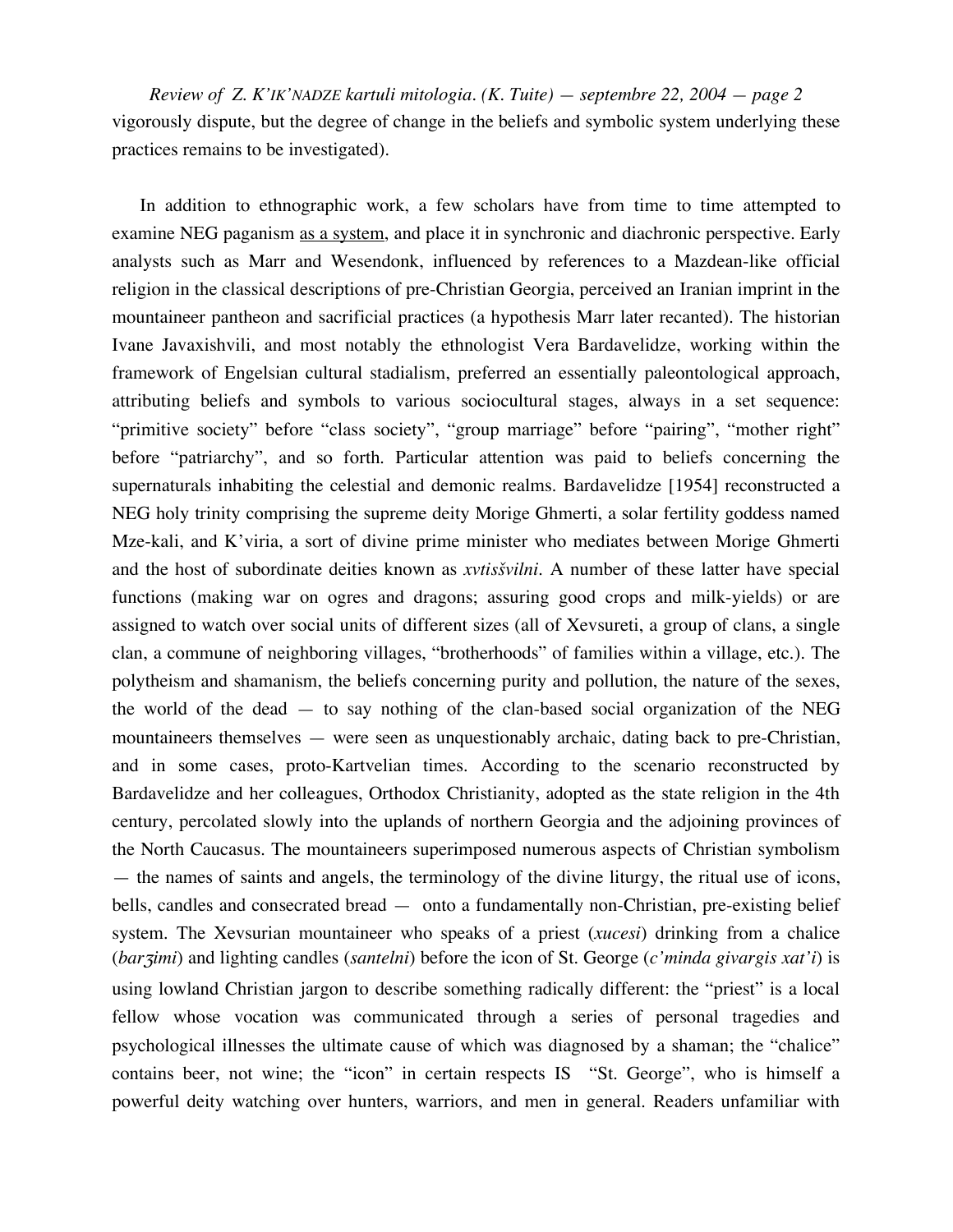*Review of Z. K'IK'NADZE kartuli mitologia. (K. Tuite) — septembre 22, 2004 — page 3* traditional Georgian religion are advised to bear in mind that the terms for "icon" (*xat'i*) and "cross" (*∆vari*) in the lexicon of Georgian Orthodoxy are curiously polysemous in mountaineer usage, denoting either the object, the shrine enclosing it, or even the deity of which it is a manifestation.

Until the appearance of K'ik'nadze's book, the most significant advance beyond the consensus view just presented was the 700-page monograph "Le système religieux de la Géorgie païenne: analyse structurale d'une civilisation", by the Georgian-French scholar Georges Charachidzé. Following in the footsteps of his teachers Dumézil and Lévi-Strauss, Charachidzé submits the documentary evidence at his disposal (he did no fieldwork of his own) to a thoroughly structuralist, and, more importantly, synchronic analysis. Like Bardavelidze, he considers the NEG belief system to be archaic and pre-Christian, but he differs notably from her in rejecting the stadialism inherited from Morgan and Bachofen via Engels. He treats the data as the output of an internally-consistant cultural grammar, shared, with local variations, by the Pshavs, Xevsurs and their neighbors up until the beginning of this century. What Charachidzé uncovers is a rigorously binary symbolic system similar to those proposed for other cultures by Levi-Strauss, Needham, et al. On one side are men, beer, purity/holiness (*sic'mide*) and the gods; on the other are women, butter, impurity and the dead. Much of the ideological apparatus, in his analysis, is involved in overcoming the fundamental paradox a system of this type must necessarily confront: assuring the continuity of the patrilineage through union with dangerous, impure women. Paired female and male deities, and the institution of *c'ac'loba* (a.k.a. *sc'orproba,* a premarital relation between girls and boys from the same community), play a key role in transcending the contradiction.

The author of the book reviewed here, Academician Zurab K'ik'nadze [henceforth **ZK**], is professor of folklore studies at Tbilisi State University. In addition to numerous publications on Georgian oral literature and traditional religion, he is the author of a well-regarded book on Mesopotamian mythology [*£uamdinaruli mitologia,* Tbilisi: Mecniereba, 1979]. *Kartuli mitologia* [henceforth **KM**] is the fruit of over a decade of rethinking the fundamental assumptions which guided research into Caucasian paganism during the late Tsarist and Soviet periods. Like Charachidzé, he rejects the stadialist framework of his predecessors, but unlike his Parisian colleague he rejects their proposed time-line as well. ZK holds that NEG paganism is a relatively recent phenomenon, going back no farther than the Middle Ages. The Xevsurians and their neighbors were in fact Christianized not long after their lowland compatriots, and kept the faith as long as they remained in regular, if infrequent, contact with the latter. The waves of Mongol, Turkish and Persian invasions which laid waste to much of lowland Georgia in the 13th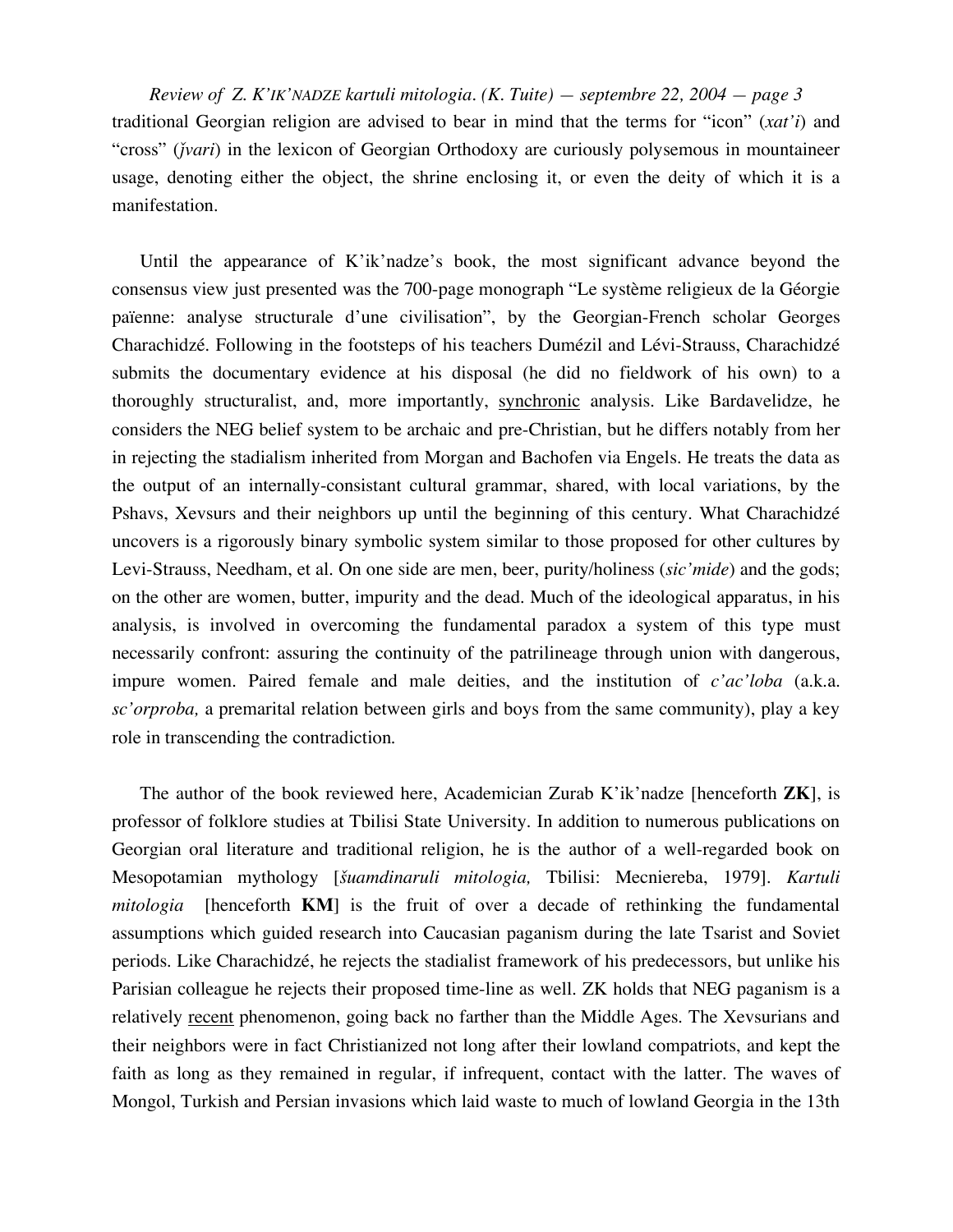*Review of Z. K'IK'NADZE kartuli mitologia. (K. Tuite) — septembre 22, 2004 — page 4* through 17th centuries left the highlands largely untouched, but cut off from the religious and cultural centers to the south. The religious beliefs and practices of the mountaineers drifted further and further away from orthodox Orthodoxy. A visitor from the lowlands in 1770 described Xevsureti as "a Christian province, which, due to our neglect and the passage of time, fell away from the faith (*s∆ulzed c'amqdarni*)", although the Xevsurians remained blissfully ignorant of the fact. The historical analysis of the ethnographic record as we know it, then, has been completely wrong-headed: Christianity is the substrate, not the superstrate, and the alien structure imposed on the elements of Orthodox cult and theology a recent by-product of isolation and illiteracy rather than a retention from the distant past. I will take up ZK's proposal and its consequences a bit further on, after a presentation of the structure of his book.

KM is subtitled *˚vari da saq'mo,* which I would translate "Shrine and community". ZK organizes his book quite differently from his predecessors, in that he has hardly anything to say about the NEG pantheon (which provided the structural backbone to Charachidzé's tome, for example), preferring to focus on the relationship between the deity, whoever it might be, and the community of believers. The book is divided into the following five chapters:

1. "Foundation myths" (*daarsebis andrezebi*). ZK has paid particular attention to the *andrezebi*, myths recounting the foundation of a NEG shrine. These are fascinating documents, and ZK's presentation and discussion of them would be sufficient in itself to commend the book to a wider readership. The *andrezebi* are quite varied as to their content, but tend to have the following structure: (i) The site where the shrine is to be founded is described as already inhabited, either by a human community or by ogres (*devebi*). (ii) The deity makes known its desire to appropriate the site, often through the mediation of animals, or of people coming from far away (the lowlands or even a foreign country). Several *andrezebi* specify that the deity came up to the highlands to get away from such impure animals as pigs and frogs [KM 46-48]. (iii) The current inhabitants refuse to yield the site, and are punished — usually with extreme prejudice. (iv) The faithful construct a shrine on the chosen spot, which is typically some distance from the village, requiring in some localities a hike of several hours over precipitous terrain. The shrines themselves — and this is an important difference between NEG and most other areas of the country, including Svaneti — are simple constructions made of slate, few of which appear to have ever been used as Christian churches.

2. "The treasure of the Land of Kajis" (*kajavetis gan*<sub>7</sub>*i*). A widespread NEG myth recounts how Giorgi (St. George), accompanied by a legendary shaman, descended to the subterranean kingdom of the Kajis, a race of demonic blacksmiths with wondrous powers. He defeats the demons, lays waste to their castle, and returns bearing booty which will be used to establish the central institutions of human society: religion and marriage. Among the riches stolen from the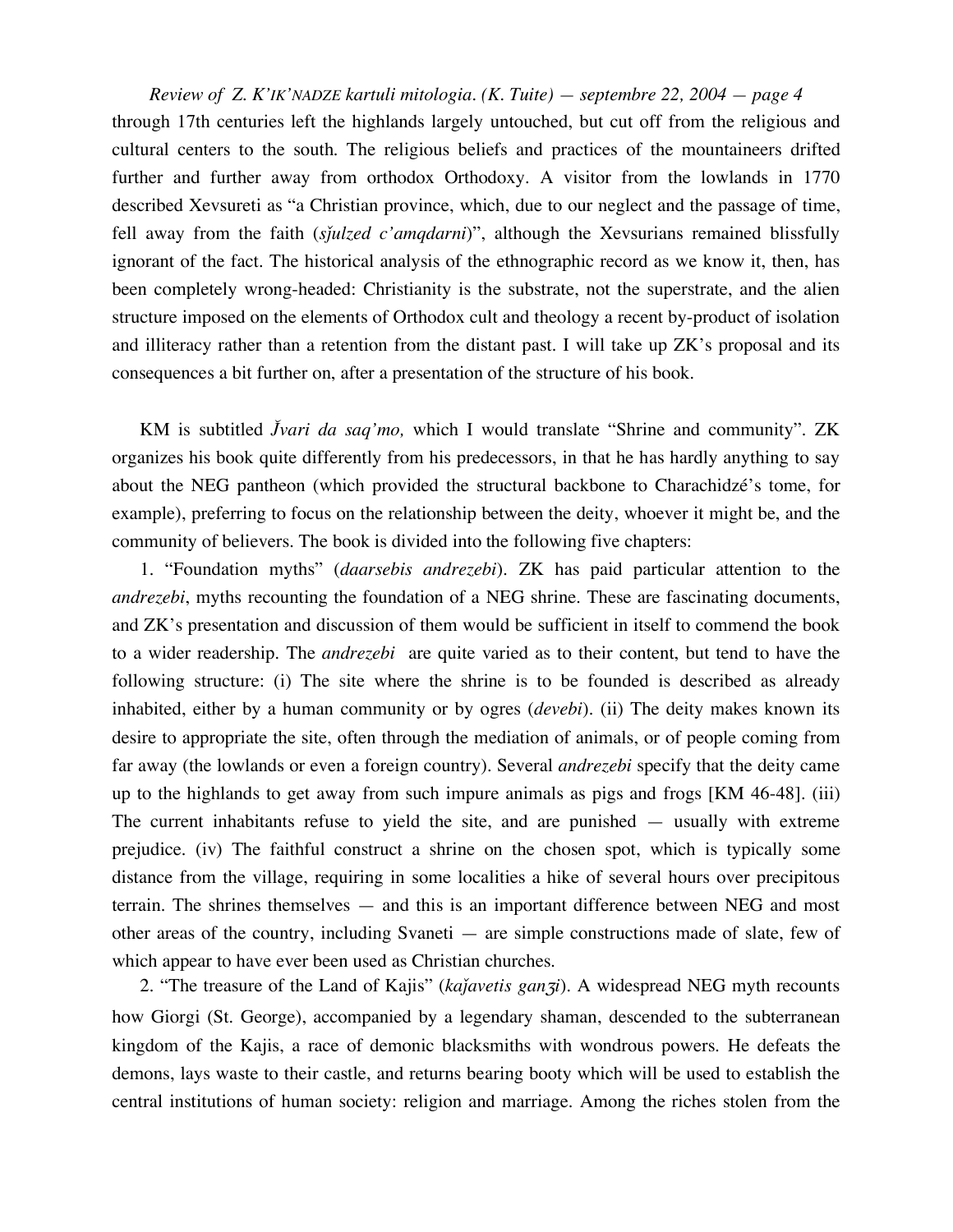*Review of Z. K'IK'NADZE kartuli mitologia. (K. Tuite) — septembre 22, 2004 — page 5* Kajis are the metal vessels used for brewing and drinking consecrated beer, cattle to be used for sacrifice, and the hearth chain symbolically linking the earthly community to heaven. Giorgi also brings three women back with him as his fictive sisters (*dobilni*), one of whom, Samdzimari, is elevated to the status of his divine consort and female double ("Giorgi and Samdzimari are one, one *xvtis£vili*," says a highland informant). This material has been extensively discussed by Charachidzé [1968], so the spin ZK puts on it is instructive. In keeping with his thesis that the NEG religious system is relatively recent, he regards the myth of the deity Giorgi's rescue of Samdzimari from the Kajis as derived from an episode in the *vita* of the Orthodox St. George, where he saves a pagan princess from a dragon and then converts her to Christianity.

3. "The community" (*saq'mo*). The longest chapter (100 pages) is given over to a detailed analysis of the internal structure of the human community living around the shrine. The term itself, *sa-q'm-o,* is derived from the root *q'm-a* "child, serf", underlining the relation of paternalistic dependance and feudal subordination between the faithful and their local *∆vari.* ZK discusses the relevant segmentations of the *saq'mo* into groups marked by greater or lesser degrees of purity (*sic'mide*) and therefore implication in the religious life of the community. At the bottom of the scale are the women as a group, especially those of child-bearing age. Women's bloodflow is considered extremely polluting, and until recently they were sent to the barn or to tiny unheated huts outside of the village during menstruation and childbirth. Men are regarded as inherently purer, and it is from them, with rare exceptions, that the shrine personnel are chosen. Most of the latter only serve for limited terms, but those who enter into the most intimate contact with the *∆vari* receive a special vocation, and serve for life. It is the priest (*xucesi*) who officiates at the solemn public rituals and sacrifices, but the true cornerstone of the NEG religious edifice is not he, but rather the *mk'adre* (medium) and *kadag* (shaman), who alone are authorized to speak in the name of the deity. While the priest is expected to maintain a high degree of purity, traditional shamans and mediums carried this restriction to the point of fanaticism; some individuals never married, and took extraordinary pains to avoid any sort of contact with women and other potential sources of pollution. (This obsession with purity may have led to the downfall of the institution of *kadag.* Xevsur and Pshav priests I spoke to during my visit of last summer stated that, as far as they know, the last mediums and shamans died, in many cases by their own hand, in the 1960's, i.e. not long after the massive resettlement of NEG mountaineers in the Kakhetian lowlands. I sense a correlation between these two events, a subject I hope to address sometime soon).

Of particular interest is ZK's reconstruction of the spatio-spiritual topology of the NEG cosmos. As mentioned earlier, the sites of shrines are believed to have selected by the *xvtis£vilni* themselves. The height of sacredness is concentrated in the *k'vrivi*, the site where a deity is said to have touched down. A tower built on such a spot near the village of Matura, to give one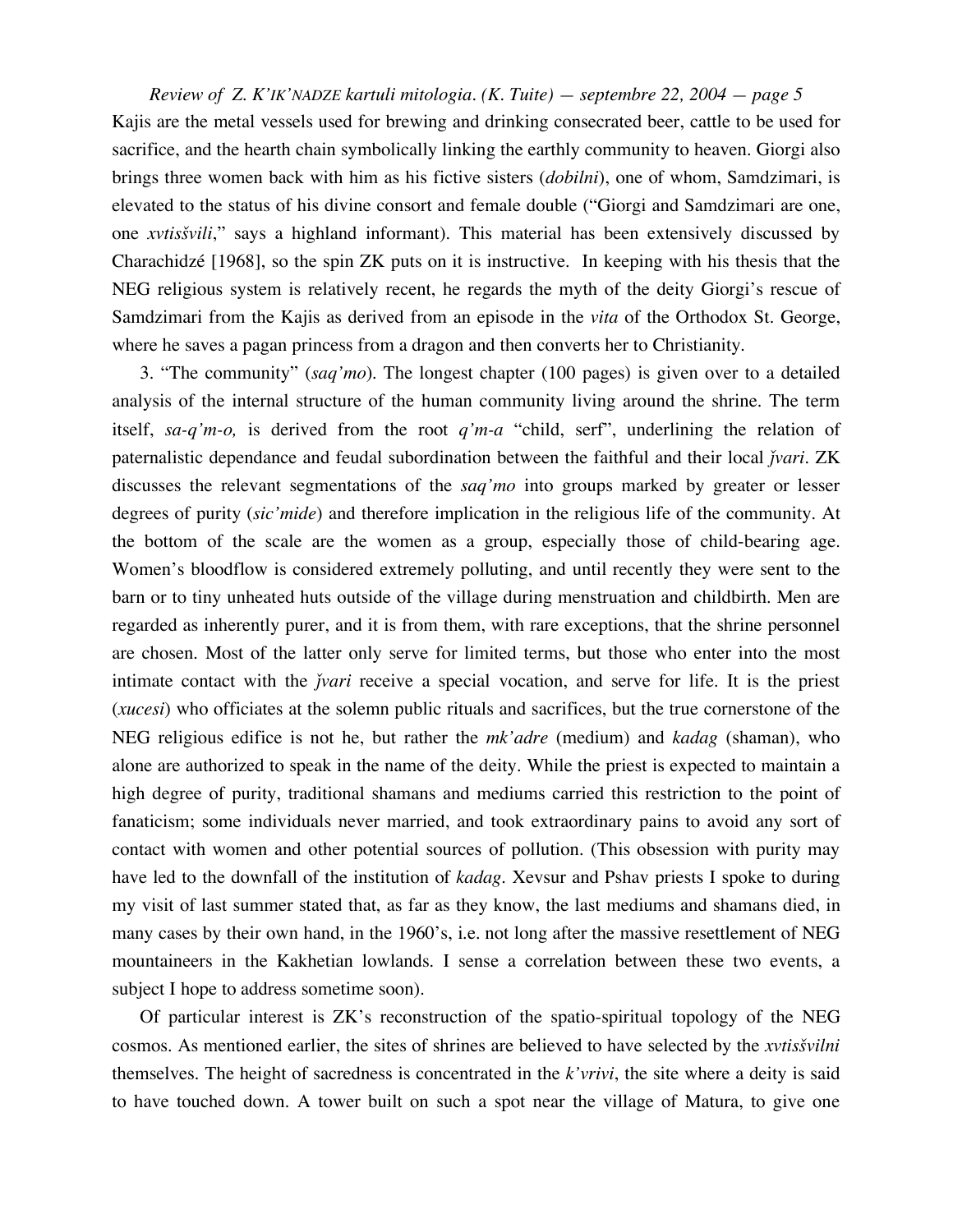*Review of Z. K'IK'NADZE kartuli mitologia. (K. Tuite) — septembre 22, 2004 — page 6* example, is held in such awe that even the priest cannot cross the wall encircling it. In order to sprinkle the tower with the blood of an animal sacrificed in the name of the community, the priest throws blood-soaked snowballs against its walls [KM 14; cp. Bardavelidze 1974]. These sites are said to be linked to heaven, and to other shrines, by golden chains (*£ibni*) on which the angels and *xvtis£vilni* move back and forth. (The golden *£ibni* are ordinarily invisible, of course, but some individuals have beheld them in visions. Among the more vivid was that experienced by the mother of the poet Vazha-Pshavela, who, sleeping on the balcony as a young girl, was awakened by a terrifying noise: "The entire sky was lit up. Two golden chains had appeared, one from Ch'iauris Gora, the other from Sxlovanis Gora<sup>1</sup>, upon which golden children were going up and coming down, singing all the while with the purest, sweetest voices that one could imagine …" [KM 106-107]). Radiating outward from the *k'vrivi* are spaces of lesser sacredness, to which increasingly larger groups of people have access. The inner buildings of the shrine, where consecrated beer is stored, are only accessible to the priest and his assistants. The outer precincts may be visited by men, but remain off-limits to women. At the opposite extreme is the *samrelo,* the women's menstruation hut, which the menfolk, fearing pollution, steer well clear of.

4. "The times when it rained blood" (*sisxlis c'vimebis droebi*). NEG tradition, and especially the epic poetry sung by the mountaineers to the accompaniment of the *pandur,* draws much of its material from the real or legendary events of three times of crisis and testing (*cda*): (i) the battles between the *xvtiss*<sup>*vilni*</sup> and the ogres to free the land for human habitation; (ii) the resistance of the mountaineers against the armies of Zurab Eristavi, a 17th-century lowland nobleman who sought to extend his hegemony to the highlands; (iii) the 18th-century wars against Persian invaders, when NEG warriors fought under the leadership of King Erek'le II. The central motif of the ballads in the Zurab cycle is the role of the sacred oak trees (*bermuxa*) standing in the precincts of the chief shrines of Pshavi and Xevsureti. All attempts to break the resistance of the mountaineers failed until a traitor revealed the secret of the trees to Zurab. Both trees were believed to be linked to heaven by invisible golden chains. Zurab was instructed to spill the blood of a cat — an unclean animal — on the *bermuxa*, which thereupon forced the deity to flee heavenward, taking his chain with him. Deprived of their divine protector, the trees were cut down, and the mountaineers were defeated in battle. (Fortunately, according to the legend, new cultic centers sprung up to replace those destroyed by Zurab, and the highlanders finally prevailed).

5. "The devoted" (*£ec'irulni*). If Zurab Eristavi has been totally demonized in the collective memory of the Pshavs and Xevsurians, Erek'le II seems to have undergone an apotheosis. Local legend has it that he was abandoned in the forest and suckled by a deer, a promising beginning

 <sup>1</sup> These two mountains, atop which shrines are situated, are located to the east of the Iori River, about two miles south of Kvemo-Artani.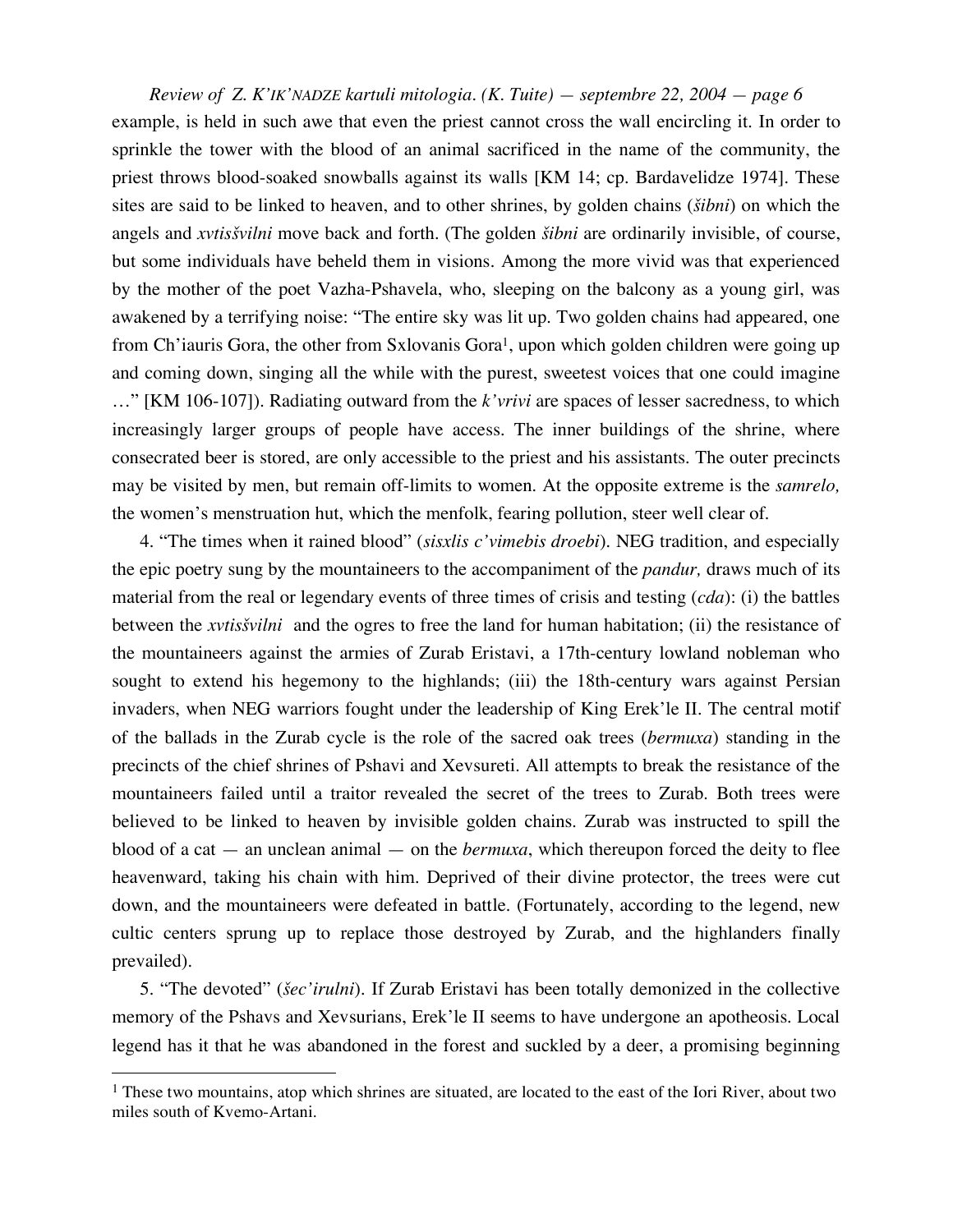*Review of Z. K'IK'NADZE kartuli mitologia. (K. Tuite) — septembre 22, 2004 — page 7* for a mythic hero. He was also credited with priestly and shamanic powers; on one occasion he is said to have entered the holiest inner sanctuary of Gudanis Jvari, held a private conference with the deity, and subsequently announced to the Xevsurs that the *∆vari* wished them to join the battle for the liberation of Georgia. ZK concludes from these and other such legends that the NEG mountaineers regarded the Georgian monarchs as tantamount to *xvtis£vilni*, essentially collapsing the feudal and spiritual hierarchies into one.

KM is a valuable and important contribution to our knowledge of the extraordinary, vanishing symbolic system of the NEG provinces. In most respects it complements, rather than contradicts, the monographs of Bardavelidze and Charachidzé, especially in highlighting the importance of the foundation myths, and for providing a useful perspective on the purityimpurity opposition which is so central to the NEG religious system. Since this book is billed as the first volume of a longer series, I hope that in subsequent publications ZK will bring his formidable analytical acumen to bear on certain key matters not covered in KM. Chief among these are (i) funerary practices and beliefs concerning the world of dead souls (*suleti*), which in many respects parallels, and on other respects represents an inversion of the world of the living; and (ii) the types of social units associated with the shrines. As has been noted in the ethnographic literature, Xevsurian social structure differs in interesting respects from that of other Georgian provinces, some of which seems to be due to extensive contact with the endogamy-favoring Northeast Caucasians. Some local shrines and their patron deities are associated with "brotherhoods" (*sazmo*) of neighboring families who belong to different clans. These families also worship at their clanic shrines, resulting in a complex interweaving of *saq'moebi,* reflecting both descent groups in the strict sense and residence patterns. At the ideological level, however, the whole theological and social architecture remains based on kinship alone, since the *sazmo*, as its name indicates, creates a quasi-familial relationship (it one of several forms of fictive kin alliance in use in the Caucasus). One final word of appreciation before moving on to the next section of this review: Although as a non-native speaker I cannot pretend to the informed judgment of an educated Georgian, I wish to add that KM is one of the best-written and best-organized works in the field of Georgian social science that I have read in recent years. ZK has an elegant scholarly style, with long well-crafted sentences. The text abounds in citations from native informants, some of them quite lengthy, in the original dialect. Fortunately for those of us who did not grow up in Xevsureti, ZK generally paraphrases the essential points of each quotation in the following discussion. Important terms from NEG religious vocabulary are glossed when first introduced, and listed in the index at the back of the book.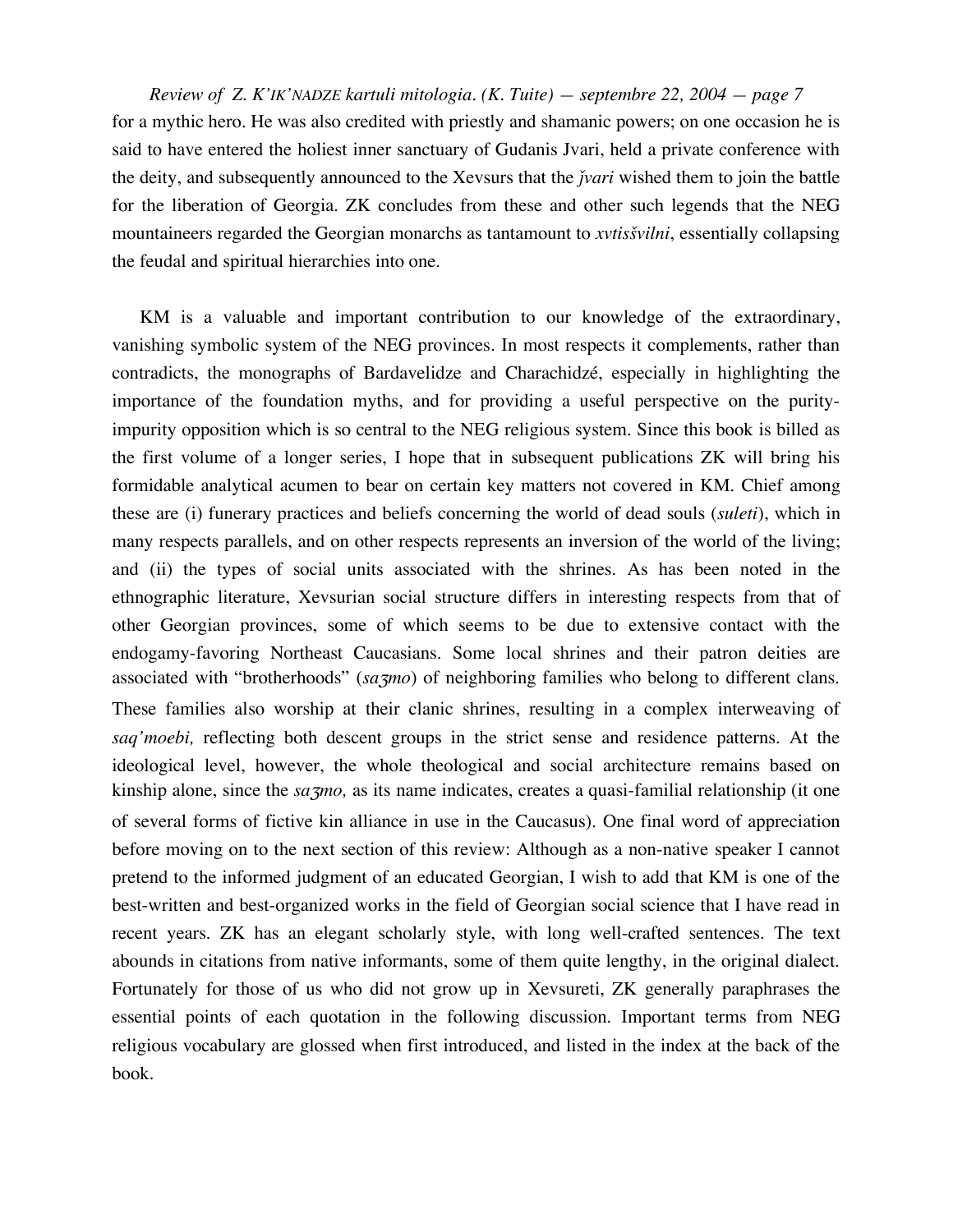*Review of Z. K'IK'NADZE kartuli mitologia. (K. Tuite) — septembre 22, 2004 — page 8*

I will indulge now in a sociohistorical thought-experiment. Let us suppose that ZK's most controversial thesis is in fact true. If the Georgian mountaineers were once Orthodox Christians who lapsed into a paganism largely created after their isolation from the lowlands in the late Middle Ages; if their Christian imagery, feudal vocabulary and deification of the Bagration dynasty go back to a time when their ancestors were more fully integrated into the social and political life of the Georgian kingdom, what does all this imply concerning the prehistory of the NEG highlands? There is much in KM that could lead the reader to the conclusion that the NEG religious system is an outlying branch of a culture centered in lowland Georgia. Many of the *andrezebi,* as was noted above, link the foundation of a mountain shrine to a deity in flight from the dangerous, impure lowlands. ZK sees a historical basis for these accounts in the practice of removing icons and other sacred valuables from lowland religious centers to the mountains during times of warfare and foreign occupation [KM 55]. Could it have been the case that the cradle of Georgian culture and speech is in the lowlands, and that they penetrated the remote mountain valleys northeast of Tbilisi in relatively recent times? Here again the evidence amassed by ZK is highly suggestive of such a scenario, and it receives support from other data. In what follows I will make a preliminary assessment of two issues which bear on the lowland-origin hypothesis: (i) evidence for prehistoric Kartvelian expansion into NEG; (ii) evidence for Common Kartvelian structural features in NEG religion.

*(i) Georgian invaders and Vainax autochthones.* According to the *andrezebi,* the land chosen by the *xvtis£vilni* for their earthly residence had first to be liberated from its ancient inhabitants. Led by the warrior deities K'op'ala and Iaqsar, the *xvtis*<sup>*xilni*</sup> declared a war of conquest on the autochthonous ogres, and drove them from the land. Another raiding party led by Giorgi destroyed the hitherto impregnable fortress of the Kajis, and carried off their treasures, cattle and women. Now that the land was cleared of its hostile occupants, and the goods necessary for religion freed from the demon blacksmiths, the *saq'mo* could set up its residence in the promised land. ZK notes the numerous parallels between these myths and the ballads of warriors skirmishing with the *Kist'ebi* (Chechens and Ingush) to the immediate north, and the occasional substitution of *Kist'eti* (land of the Kist'is) for *Ka∆aveti* (land of the Kajis) in mythic texts [KM 117, 120]. ZK limits himself to the observation that "actual raids by the *saq'mo* in Kist'eti serve as a model for the battles against Kajaveti" [KM 85]", but, as I have noted elsewhere [Tuite 1995] one can easily go further and interpret the stories of wars of conquest and pillage against demonic autochthones as "charter myths" similar to those some scholars have reconstructed for the early Indo-Europeans [Ivanov & Toporov 1974; Lincoln 1981]. The Indo-European myths, featuring a celestial deity who "liberates" livestock or water sources from a cave-dwelling dragon, are believed to have served as an ideological buttress to the predatory activities against (literally) demonized opponents which led to the spectacular expansion of the Indo-Europeans at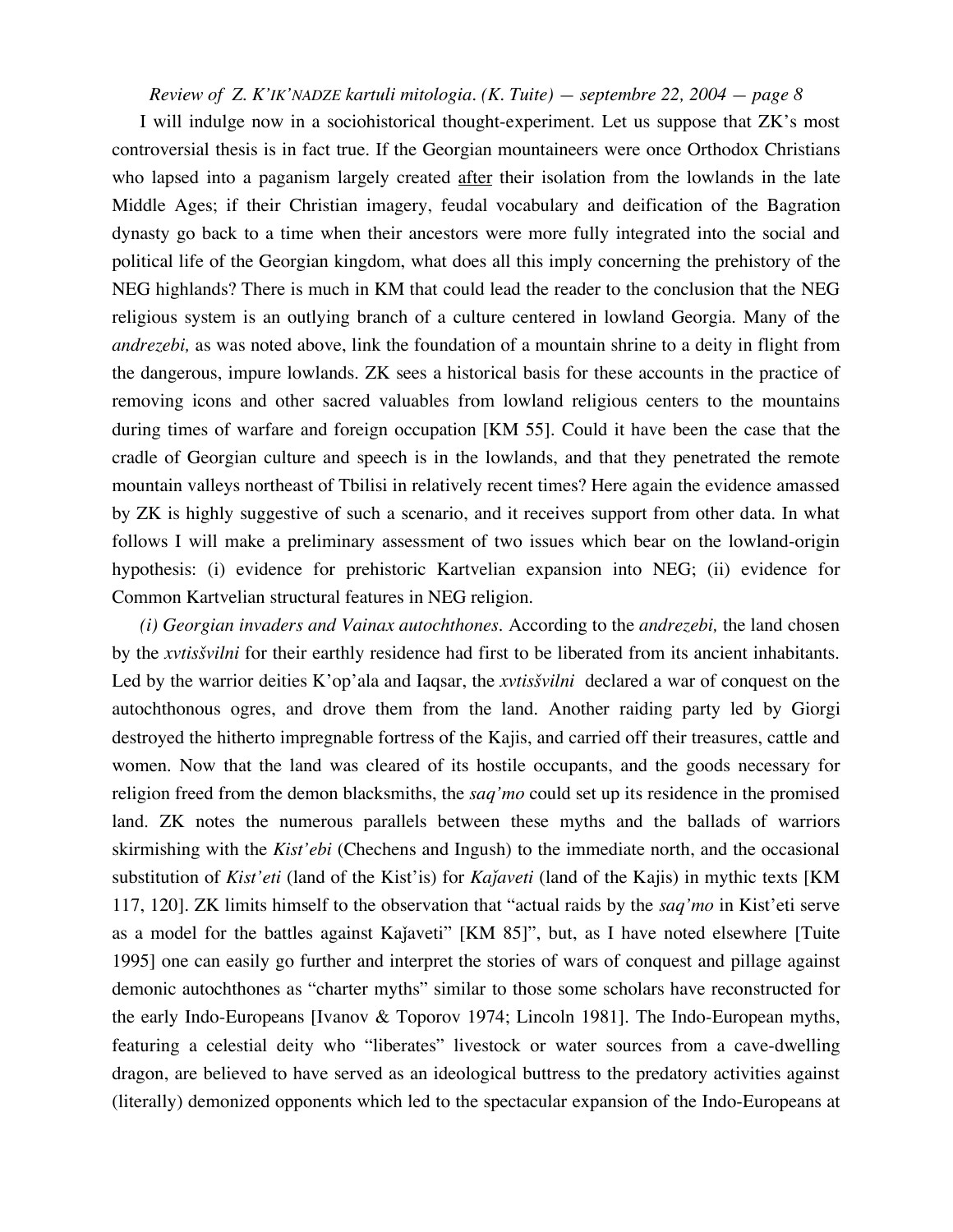*Review of Z. K'IK'NADZE kartuli mitologia. (K. Tuite) — septembre 22, 2004 — page 9* the expense of their less warlike neighbors. One wonders, then, if the ancient Georgians likewise extended their hegemony northwards and upwards from lowland Iberia, displacing or assimilating the autochthonous highlanders. Could the ogres and subterranean blacksmiths subdued by Giorgi and his swashbuckling *xvtisšvilni* be the creations of an ideological apparatus intended to justify — either at the time or after the fait accompli — a prehistoric expansion of lowland Kartvelians into what is now Pshav-Xevsureti? In a conversation with the author of this review, ZK, without expressly endorsing the hypothesis explored here, pointed to linguistic evidence of a Vainax (Chechen-Ingush-Batsbi) substrate in the NEG dialects. (See Uturgaidze [1966] for a discussion of Vainax loanwords and calques in these dialects; he also argues that the numerous NEG toponyms terminating in  $/$ -lo/,  $/$ -go/ and  $/$ -co/ come from the same source).

I find the lowland-origin hypothesis an attractive explanation for many features of NEG religion, and one that merits further study. Like ZK himself, however, I think it prudent to refrain from a simple-minded extrapolation from myths and symbolic systems to reconstructions of prehistory. First of all, as any observant visitor can readily verify, NEG in general, and Xevsureti in particular, have been from time immemorial zones of extensive contact with the Northeast Caucasus. The Russian sociologist N. G. Volkova classified the Xevsur-Vainax frontier as one of fourteen interethnic 'contact zones' in the republic [Volkova 1978: 36-50]. These are areas of significant bilingualism among one or both of the neighboring groups. In the case of the Xevsur-Vainax contact zone [*xevsuro-vajnaxskaja kontaktnaja zona*], it was more often the case that Xevsurs knew the Chechen or Ingush language than the reverse: men from the villages of Mighma-Xevsureti (that part of Xevsureti extending into the North Caucasus) worked as migrant laborers in "Kist'eti", and Xevsurs seeking to obtain horses, livestock or salt would frequent the Chechen bazaars of the Upper Argun valley not far from Shat'ili. A smaller number of Vainaxs knew Georgian, these being shepherds who regularly drove their flocks to Xevsurian pastures, and itinerant builders specializing in the construction of defense towers. Over the course of the centuries, many Chechen and Ingush families have settled in northeastern Georgia, often to flee a potentially serious loss of life in a blood-feud with a neighboring clan. For the same reason Georgians have crossed northward and settled in Vainax territory. There are Kist'i graves in the cemetery of the Xevsurian village Mutso, and visiting Kist'is participated in local religious festivals [Melikišvili 1986]. Facts such as this might go a long way toward explaining the language-contact phenomena noted by Uturgaidze, without invoking the scenario of a massive displacement of one linguistic community by another. (In general, the more one studies the historical and ethnographic literature concerning the peoples of the Caucasus, the more evident it becomes that these people were not nearly as isolated from and hostile toward each other as one might suppose in a region of rugged terrain and continual warfare. All Caucasian ethnic groups practiced some form or forms of artificial kinship — sworn brother- and sisterhood, milk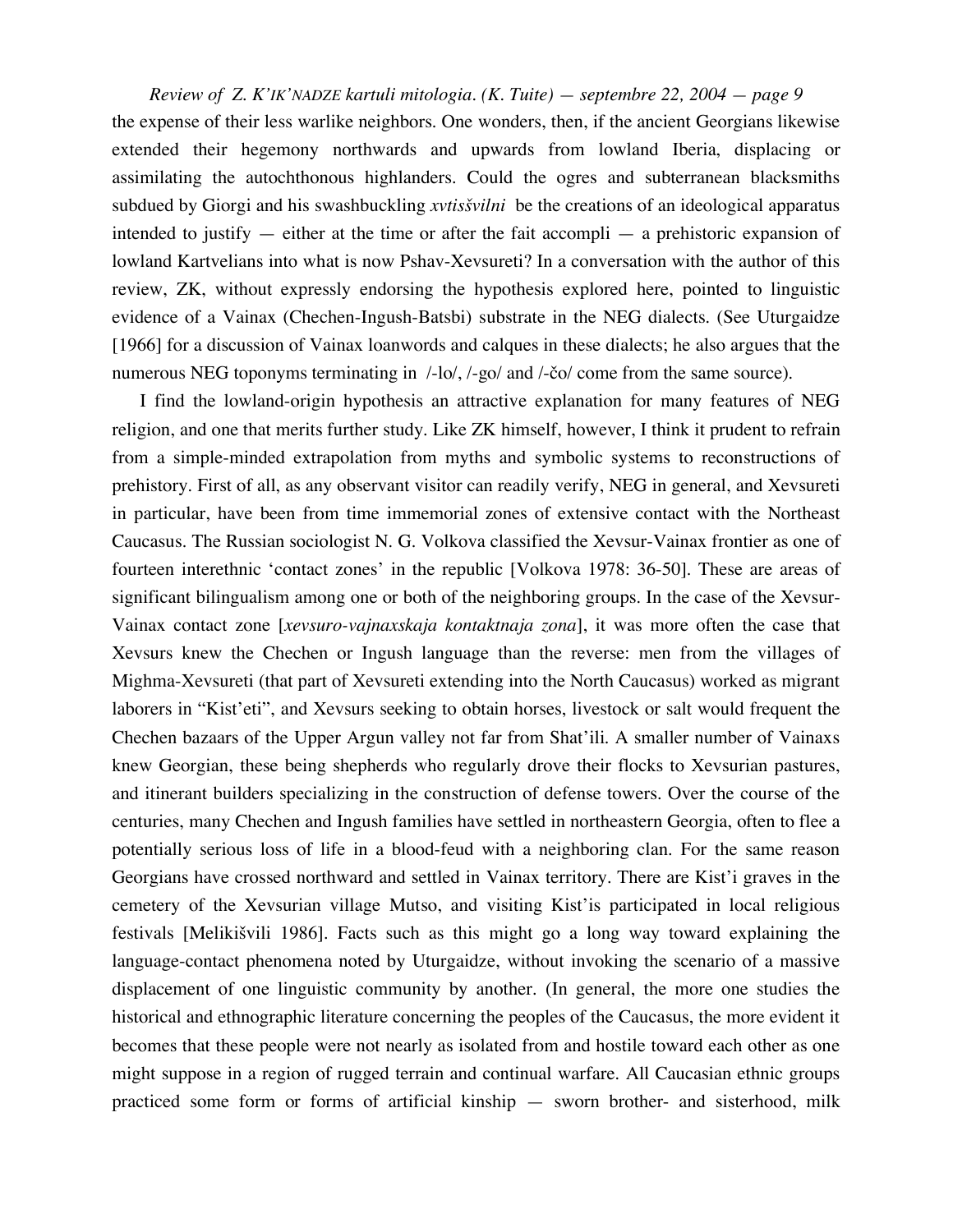*Review of Z. K'IK'NADZE kartuli mitologia. (K. Tuite) — septembre 22, 2004 — page 10* siblinghood, fictive adoption — which served to forge ties across clan and ethnic boundaries that were every bit as solid as blood relationship.)

*(ii) Non-Christian elements in NEG religion.* If the NEG religious system as we know it was cobbled together in relatively recent times, one would expect that its non-Orthodox component would be either unique to the region, or resemble the beliefs of the neighboring Vainax peoples. If, on the other hand, the system were particularly archaic, then it should share its important structural features with the other Kartvelian-speaking groups. Of especial significance would be parallels with the traditional beliefs of the Svans, a group who, on the basis of linguistic evidence, separated from the ancient Kartvelian speech community as early as the 3rd millenium BCE, although their contacts with lowland Georgia seem to have been fairly extensive in the early Middle Ages. As Charachidzé points out, "les caractères communs à la civilisation des Svanes et à celle des Pshav-Xevsur sont assurés d'une haute antiquité, toute influence mutuelle étant exclue, du moins depuis le début du christianisme" [1968: 475].

An examination of Dalgat's century-old monograph [1893] turns up a number of features which are shared with the pre-Islamic religion of the Vainaxs. A significant proportion of them are associated with funerary observances: offerings of vodka and milk products, horse-races and target-shooting. One also notes the use in ceremonies of a *droša*-like banner with bells and pieces of cloth hanging from it, and what might be interpreted as evidence for a type of spirit medium. Turning to the ethnographic dossier on the Svans, the parallels do not seem at first to be especially numerous, but a closer examination of the evidence reveals what may be much more deep-seated, fundamentally structural similarities. Some have already been proposed by Charachidzé [1968: 106, 471-490]; I will argue for an additional structural parallel here.

It was mentioned earlier that the NEG deities Giorgi and Samdzimari form a divine couple. Among the functions which are entrusted to them is that of watching over the wild spaces outside of human habitations and their immediate surroundings. Giorgi's patronage extends to war, raiding, wood-cutting, honey-gathering; in brief, those occasions where men leave the village in search of the riches of the outside world [SRG 445; 471]. The association with the exterior, curiously enough, extends even to the "ethnicity" of the deity: The officials of the sanctuary in the Xevsurian village Somxo claim to have seen a vision of Giorgi "wearing white garments in the style of a Kist'i, with a Kist'i tunic and coat" [Charachidzé 1968: 461-465]; elsewhere he is invoked as *sp'arsangelozi* 'Angel of Persia' [ibid. 444]. His *dobili,* the seductive, gold-haired and bejewelled princess from Kajaveti, is named after her fondness for jewelry (Samdzimari means the 'bead-wearer' [< Georgian modes in 'bead, necklace'] according to Charachidzé [1968: 562-563]). Legendary male shamans are said to have received their communicative powers through the experience of nightly visits from her, disguised as a local woman. In addition to her associations with the kingdom of the Kajis, Samdzimari reigns over that part of nature where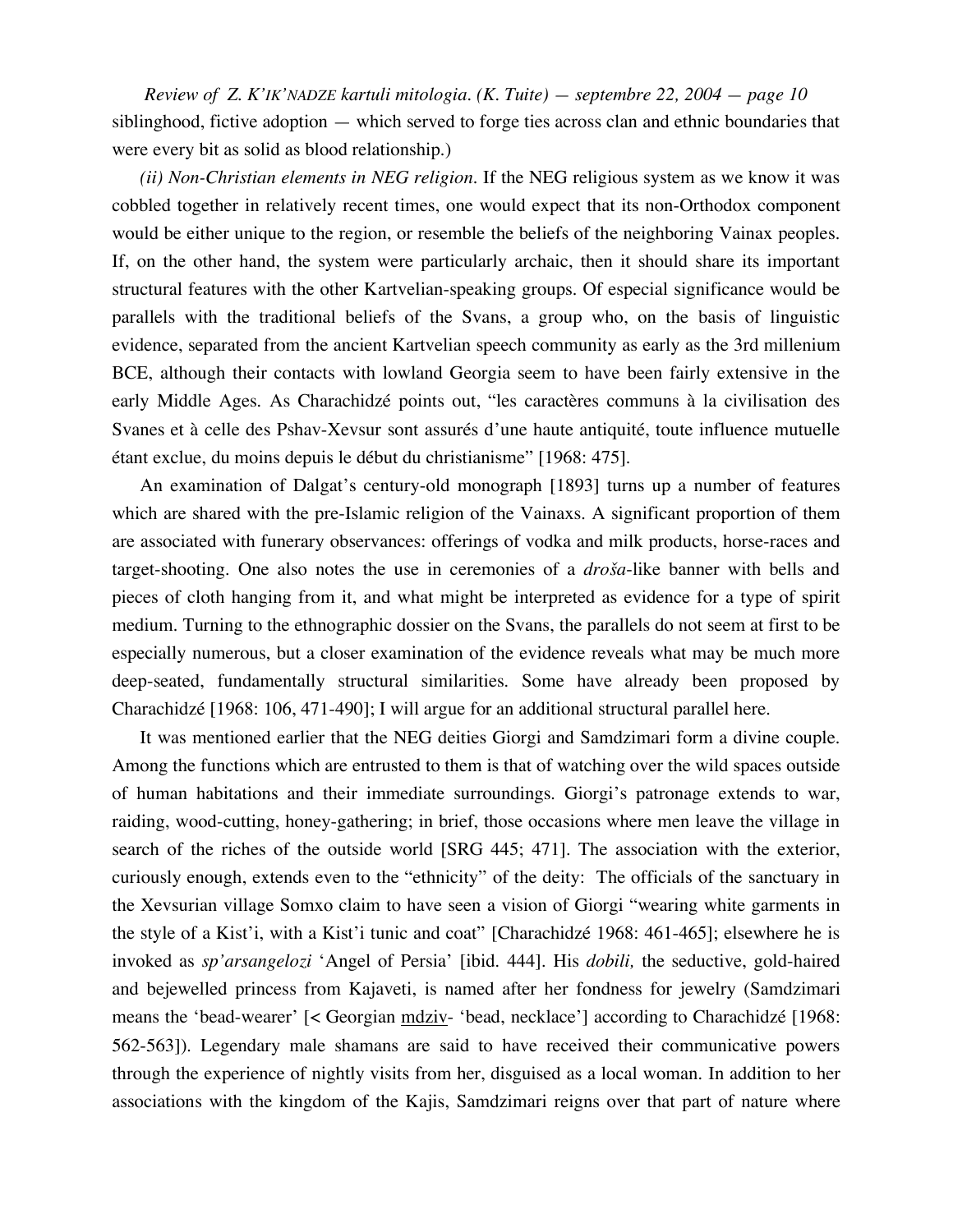*Review of Z. K'IK'NADZE kartuli mitologia. (K. Tuite) — septembre 22, 2004 — page 11* humans never (or hardly ever) tread. One Xevsur legend describes the chance encounter between a shepherdess in search of a lost calf and the goddess Samdzimari in a distant clearing, covered by grass which has never been tread upon by humans or livestock [ibid. 472]. Giorgi, by contrast, is associated with mountains and streams and prairies, which, though part of the world of savage nature, are accessible to humans [ibid. 473-474]. Both deities are called upon by hunters and travellers [Chikovani 1972: 243], although for different reasons: Samdzimari is invoked in her capacity as guardian of the spaces outside of human society, and Giorgi as protector of men making use of those spaces. Between the two of them, they assure the safe voyage and return of those who circulate between the interior (the community) and the exterior. In Charachidzé's words, "ils administrent les rapports que le clan entretient avec les étrangers et les déplacements de ses membres hors du territoire dévolu à la société" [1968: 620].

The Svans of the northwest Georgians highlands have their own St. George, called  $\check{J}g\hat{\sigma}r\alpha$ :g (< Mingrelian *∆giri givargi* 'good George' [Shanidze 1973]), whose principle function is, as Charachidzé puts it, "mettre les espaces naturels à la disposition des hommes" [1986: 183]. Among the duties flowing from this role is the protection of shepherds and their flocks in the alpine pastures far from the village; the protection of bees and beekeepers, who must go to the forest to capture a queen in order to colonize a hive; and, of course, assuring the success of hunters [Charachidzé 1968: 478-486]. (Significantly, the Svans refer to wolves, the predators par excellence, as "St. George's dogs" [*[g*∂*ræ:gi ževær;* Shanidze et al 1978: 90]). In addition to ˚g´ræ:g, Svan hunters offer sacrifices a goddess named Dæl. In terms of her physical traits Dæl resembles a woman of extraordinary beauty, with long, golden-colored hair and radiant white skin. She dwells high up in the mountains, usually out of the reach of humans, where she watches over the herds of wild animals under her protection. She is not adverse to sharing animals from her flock with hunters, as long as certain conditions and taboos are respected. Hunters must not kill more ibex than they can carry back to the village, nor may they take aim at specially-marked animals believed to be a transformation of the goddess. If a hunter is successful, certain body parts from the slain beast must be offered to Dæl in thanksgiving. The goddess is particularly sensitive to violations of the purity of the mountains, by which is meant pollution from women's menstrual blood. A man may not go on a hunting expedition, for example, if one of the women in his household is in childbirth or having her period. The penalty for violations of the conditions imposed by Dæl range from lack of hunting success to a fatal fall from a cliff. Of particular interest are the celebrated Svan ballads, of which there are numerous variants, describing the fate of a legendary hunter who had been chosen by Dæl to be her lover. She gives him a token of their love — a bead, ring or charm [*twæl*] — and requires him to avoid all contact with human females. As long as he remains in the goddess's good graces the hunter enjoys remarkable success, never once returning home empty-handed. The moment he breaks his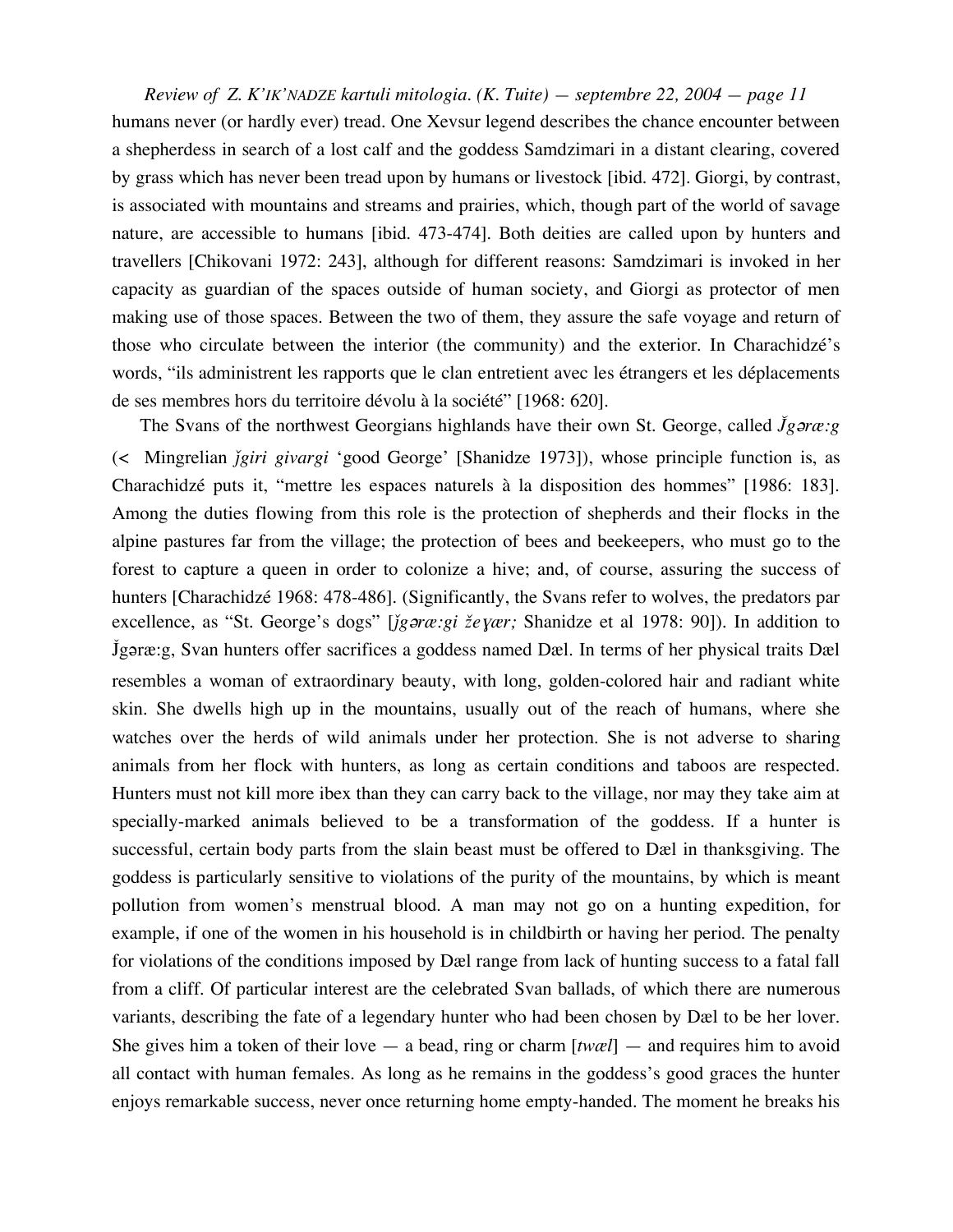*Review of Z. K'IK'NADZE kartuli mitologia. (K. Tuite) — septembre 22, 2004 — page 12* promise, sleeping with either his wife or his sister-in-law, Dæl sends him falling from the mountain to his death [Virsaladze 1976; texts and commentary in Tuite 1994].

The divine couples of the exterior in the pantheons of the East and West Kartvelian mountaineers are compared in the following table. While the Christian legend of St. George, the maiden and the dragon may well have provided the name and some of the imagery associated with the pagan deities Giorgi and Samdzimari and their Svan counterparts, the symbolic opposition imposed on these personnages has no precedent in Orthodox hagiography. Even such curious props as the bead necklace are shared by Samdzimari and Dæl, despite the considerable time-depth separating them. (Not discussed here are the Abxazian deities  $A\check{z}^{\text{O}}$ eipšaa, with his daughters, and Aerg, who in many respects parallel Samdzimari/Dæl and Giorgi/Jgoræ:g. This further evidence of the distinctly Caucasian origins of the divine patrons of the outside world will be examined in detail in forthcoming work).

| region      | goddess of game animals and the wild       | 'St. George', patron of exploiters of the     |
|-------------|--------------------------------------------|-----------------------------------------------|
|             |                                            | exterior                                      |
| Xevsureti   | Samdzimari                                 | Giorgi 'St. George'                           |
| (northeast) | *assures the success or failure of hunters | *Patron of men exploiting the riches of       |
| Georgia)    | *wild spaces (untouched by humans)         | the outside world: hunters, woodcutters,      |
|             | *seducer of shamans                        | warriors and beekeepers.                      |
|             | *'necklace-wearer'                         | *Foreign dress, origin (Vainax, Persian)      |
| Svaneti     | Dæl                                        | $\check{J}$ gər $\alpha$ :g 'good St. George' |
| (northwes)  | *assures the success or failure of hunters | *Patron of men exploiting the riches of       |
| t Georgia)  | *high mountains (untouched by humans)      | the outside world: hunters, shepherds and     |
|             | *seducer of hunters                        | beekeepers; also patron of wolves             |
|             | *gives bead or jewel as token of love      | ("George's dogs")                             |

**EAST AND WEST KARTVELIAN DIVINE COUPLES OF THE EXTERIOR.**

The conclusion I wish to draw from this is that, yet once again, the complexity of the ethnographic data renders any simplistic hypothesis concerning the prehistory of the central Caucasus dead on arrival. The NEG religious system, as ZK himself acknowledges [KM ii], has a significant Common Kartvelian (and perhaps pan-Caucasian) component which reaches deep into its structural foundations. To my mind the major contribution of KM, that which made reading it such an exciting and thought-provoking experience, is that for the first time the spotlight has been turned on the creative activity of the mountaineers themselves. For too long we have regarded them as slumbering in a centuries-long intellectual stagnation, serving as little more than passive transmitters of traditions inherited from their remote ancestors. With the publication of KM we can no longer ignore one of the fundamental lessons of anthropology: transmission is an active, not a passive process, and in a multi-ethnic contact zone such as the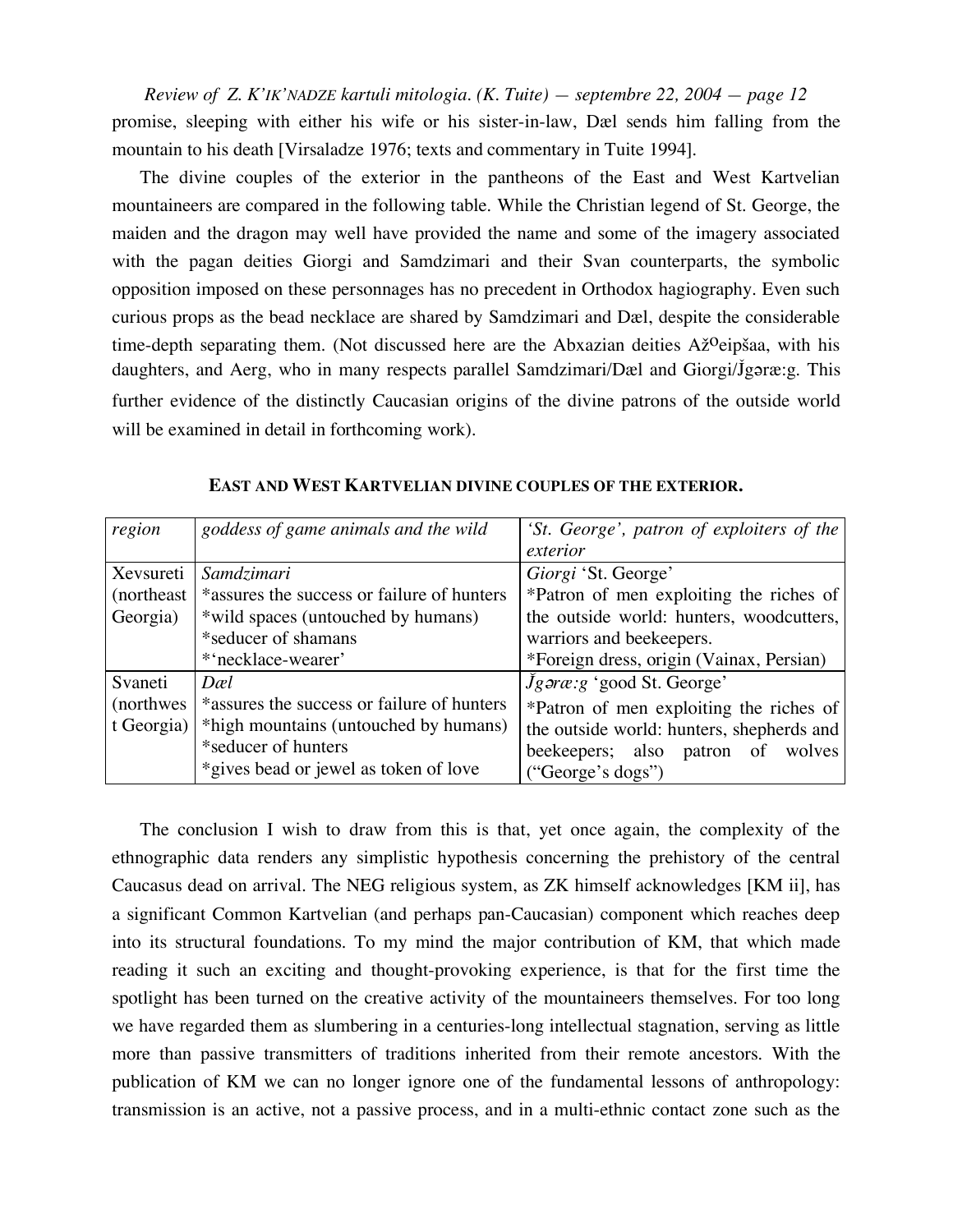*Review of Z. K'IK'NADZE kartuli mitologia. (K. Tuite) — septembre 22, 2004 — page 13* Caucasus, the symbolic and material inheritance of each community is continually being reexamined in the light of what the neighbors are doing and saying, as well as the innately human drive toward toward structural regimentation. As ZK so vividly demonstrates, the same goes for the intellectual inheritance of ethnologists.

## **ACKNOWLEDGMENTS.**

The author wishes to thank all of those with whom he has discussed the ideas presented here, without, needless to say, holding them accountable for his views: Academician K'ik'nadze himself, and Drs. P'aat'a Buxrašvili, Ivane C'ik'lauri, Roman Dolidze and Beruča Nik'olaišvili. Very special thanks go to the people of Xevsureti and Pshavi who gave generously of their time, patience, food and *¢ip'it'auri* (lots of it!) during the author's fieldwork in July-August 1996. The research has been supported by grants from the Social Sciences and Humanities Research Council of Canada, and les Fonds pour la Formation de Chercheurs et l'Aide à la Recherche du Québec.

## **REFERENCES.**

- Bardavelidze, Vera. 1957. *Drevnej£ie religioznye verovanija i obrjadovoe grafi™eskoe iskusstvo gruzinskix plemen.* Tbilisi: Mecniereba.
- Bardavelidze, Vera. 1974. *A*ƒ*mosavlet sakartvelos mtianetis t'raditsiuli sazogadoebriv-sak'ult'o*  zeglebi. [Traditional cultic monuments of the East Georgian mountain districts]. Vol I: Pshavi. Tbilisi. Metsniereba.
- Charachidzé, Georges. 1968. *Le système religieux de la Géorgie païenne: analyse structurale d'une civilisation.* Paris: Maspero.
- Charachidzé, Georges. 1986. *Prométhée ou le Caucase.* Paris: Flammarion.
- Chikovani, Mikhail. ed. 1972. *Kartuli xalxuri p'oezia, 1: mitologiuri leksebi.* [Georgian folk poetry, volume 1: Mythological poems.] Tbilisi: Metsniereba.
- Dalgat, Ba£ir. 1893. *Pervobytnaja religija ™e™encev.* Terskij sbornik 3 (2.2): 41-132.
- Ivanov, V. V. & V. N. Toporov. 1974. *Issledovanija v oblasti slavjanskix drevnostej: Leksi™eskie i frazeologi™eskie voprosy rekonstruktsii tekstov.* Moscow: Nauka.
- Javakhishvili, Ivane. 1960-1967. *Kartveli eris ist'oria.* [The history of the Georgian people]. (5th edition). Tbilisi: Tbilisi State University Press.
- Lincoln, Bruce. 1981. *Priests, warriors and cattle: a study in the ecology of religions.* Berkeley: University of California Press.
- Melikišvili, L. Sh. 1986. Struktura čečenskogo svabednogo obrjada i ee mesto v komplekse svabednyx obrjadov Central'nogo Kavkaza. *Kavkazskij ètnografi™eskij sbornik, 6. O™erki ètnografii Gornoj e™ni.* (A. Robakidze, ed.) Tbilisi: Metsniereba, pp 70-83.